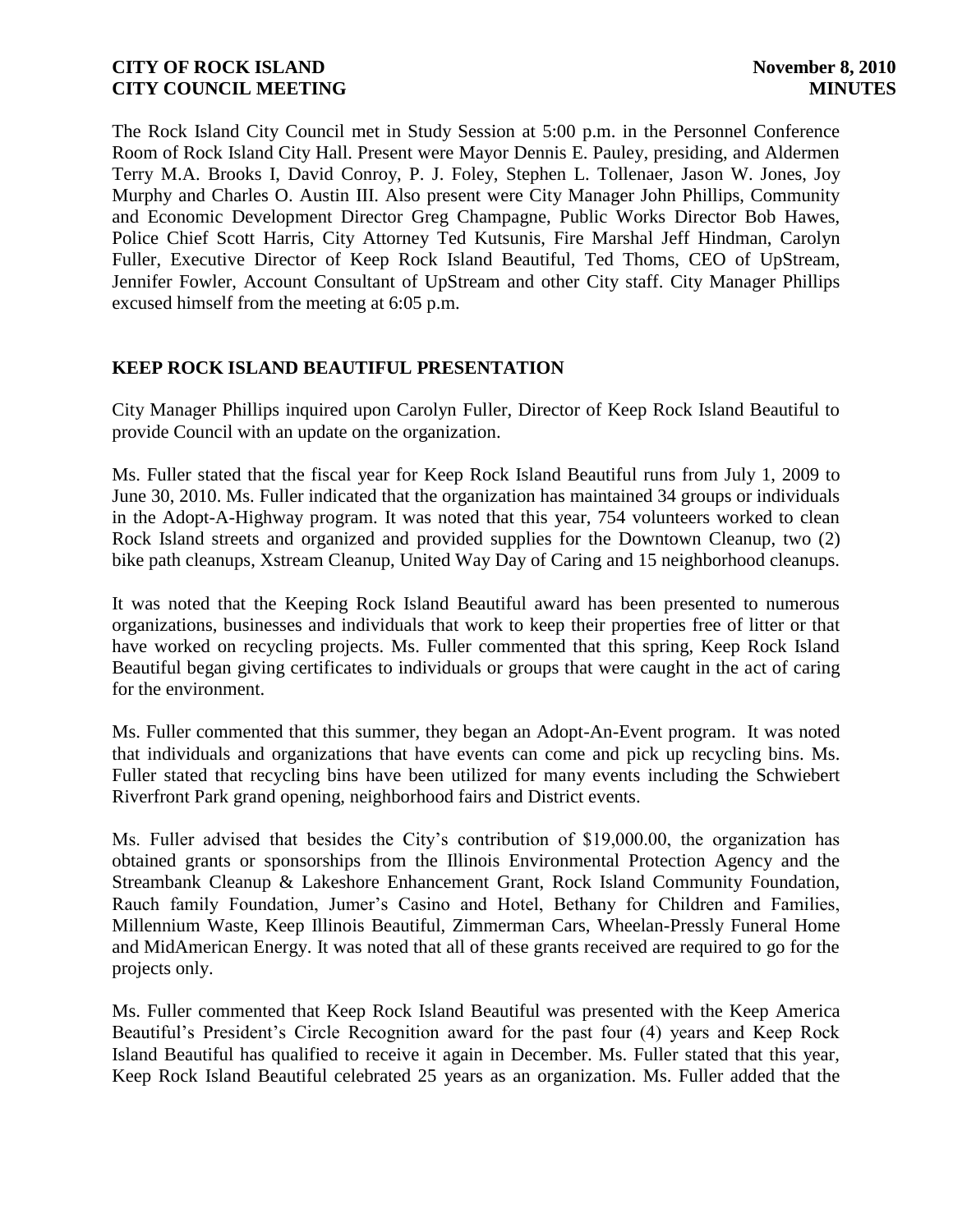1,872 volunteers of this organization have picked up approximately 48,269 pounds of trash from Rock Island streets and waterways.

Council discussed various clean-up projects as it relates to this organization.

# **YOUTH DANCE LICENSE ORDINANCE**

City Manager John Phillips inquired upon Police Chief Scott Harris and City Attorney Ted Kutsunis to provide Council with some suggestions in regards to how the Youth Dance License Ordinance could be amended.

City Attorney Kutsunis stated that there was some discussion in regards to expanding the area that would be under the direction and control of the owner of the premises to include parking lots. City Attorney Kutsunis suggested that an expanded definition of the licensed premises could include any enclosed or unenclosed structure such as parking lots, out buildings or any activity that would be used for the dance operation. City Attorney Kutsunis indicated that it would be a good idea for the owner to provide proof of insurance, which would protect the facility and anyone that would be using the facility. In addition, City Attorney Kutsunis suggested that the City should be named as additional insured, which would be identified on the owner's certificate of insurance.

City Attorney Kutsunis discussed other suggestions for amending the Youth Dance License Ordinance, which included; owners must provide names and addresses of any managers that will be on site during club operation times; and make sure that all supervisory employees are dressed in clothing that identifies them as security or supervisors. City Attorney Kutsunis stated that the current ordinance provides for the Chief of Police having the power to revoke the license; City Attorney Kutsunis suggested that the ordinance could also include a clause to give the Chief of Police the discretion to suspend the license or impose a fine. City Attorney Kutsunis also suggested including the same procedure that the liquor ordinance has in regards to the waiver of approval section concerning a public hearing as it relates to signature requirements.

Police Chief Harris suggested that the supervision clause in the ordinance could be changed from one (1) adult per every 25 patrons to one (1) adult per every 20 patrons and to raise the age of supervisory employees from 21 years of age to 25 years of age. It was also suggested to include a zoning requirement into the eligibility for the license. Chief Harris discussed expanding the investigation requirement to include that the City's building inspectors, health inspector and fire department approve the structure and its facilities. In addition, Chief Harris suggested that a loitering/disorderly conduct section could be added to the Youth Dance License Ordinance.

Chief Harris discussed reducing the hours of operation to be consistent with the curfew hours, which would require the business to close at 11:00 p.m. on Sunday through Thursday evenings and midnight on Friday and Saturday evenings. Chief Harris stated that the individuals that are 16 and under would be required to leave the premises prior to curfew.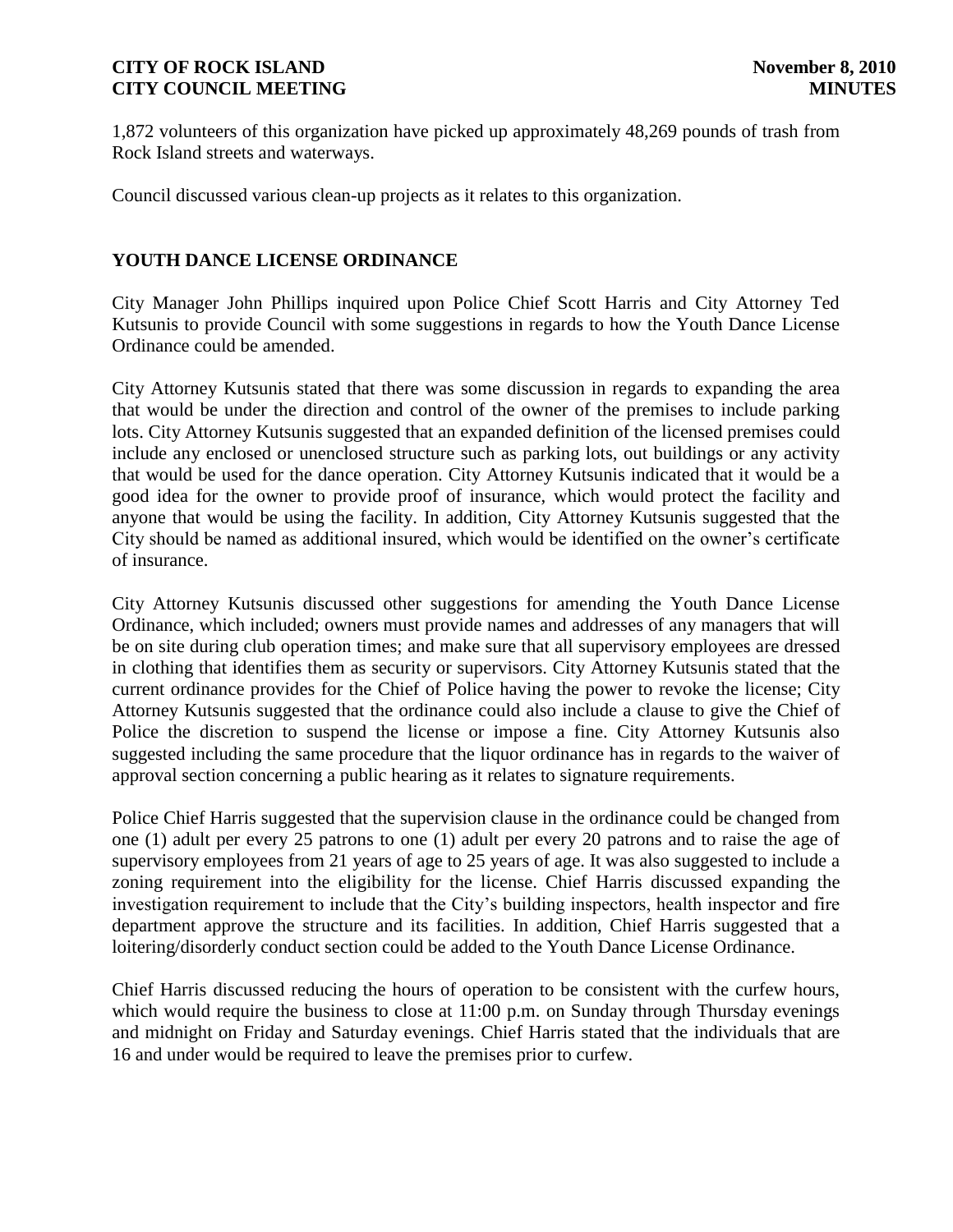Council discussed curfew hours and ages as it relates to identification in regards to older teenagers entering the establishment. Council also discussed the G-5 Club as it relates to the inspection of the facility. Fire Marshal Jeff Hindman stated that there is a significant list of items that need to be upgraded in the facility before a youth dance license could be issued to the club.

Council discussed other suggestions as it relates to the Youth Dance License Ordinance. Council had concerns regarding older teenagers (18-19) going to functions with younger teenagers (14- 16). Council discussed limiting the upper age group. In addition, Council discussed age appropriateness, identification measures, closing hours and security as it relates to the G-5 Dance Club and for any other future dance facilities.

City Manager Phillips stated that City Attorney Kutsunis could put together a document that tries to incorporate some of the ideas that have been discussed. It was noted that the document could possibly be ready for Council review on November  $22<sup>nd</sup>$  and tentatively ready for Council consideration at the December  $6<sup>th</sup>$  Council meeting.

# **STRATEGIC MARKETING PLAN**

City Manager John Phillips inquired upon Ted Thoms and Jennifer Fowler of UpStream to discuss the Strategic Marketing Plan proposal. Mr. Thoms stated that there was an interest to shift the main focus in marketing activities regarding image to more of a products and services campaign. Mr. Thoms acknowledged that the image campaign has been running long enough and there has been a sufficient amount of time where tests have been done and results have been obtained. Mr. Thoms added that this is an actual transition to move to a products and services strategy plan.

Council discussed other websites as it relates to models concentrating on the marketing of products and services.

Mr. Thoms stated that steps are outlined in the proposal and each one of the steps will have a section in which a sufficient amount of time will be spent on that section. It was noted that the proposal is actually a prelude to the development of the plan and not the execution of the plan.

Mr. Thoms stated that UpStream proposes to meet with selected City Departments to determine top priorities for the City's marketing plan. It was noted that the plan will encompass many steps in determining the priorities and strategies. After more discussion regarding the plan as it relates to the amount of time to develop the plan, Ms. Fowler stated that it should be ready for approval by the end of the first quarter in 2011. Ms. Fowler added that the summer season may be an opportune time to capitalize on it.

Council further discussed the Strategic Marketing Proposal as it relates to the plan.

# **COLLEGE HILL DISTRICT UPDATE**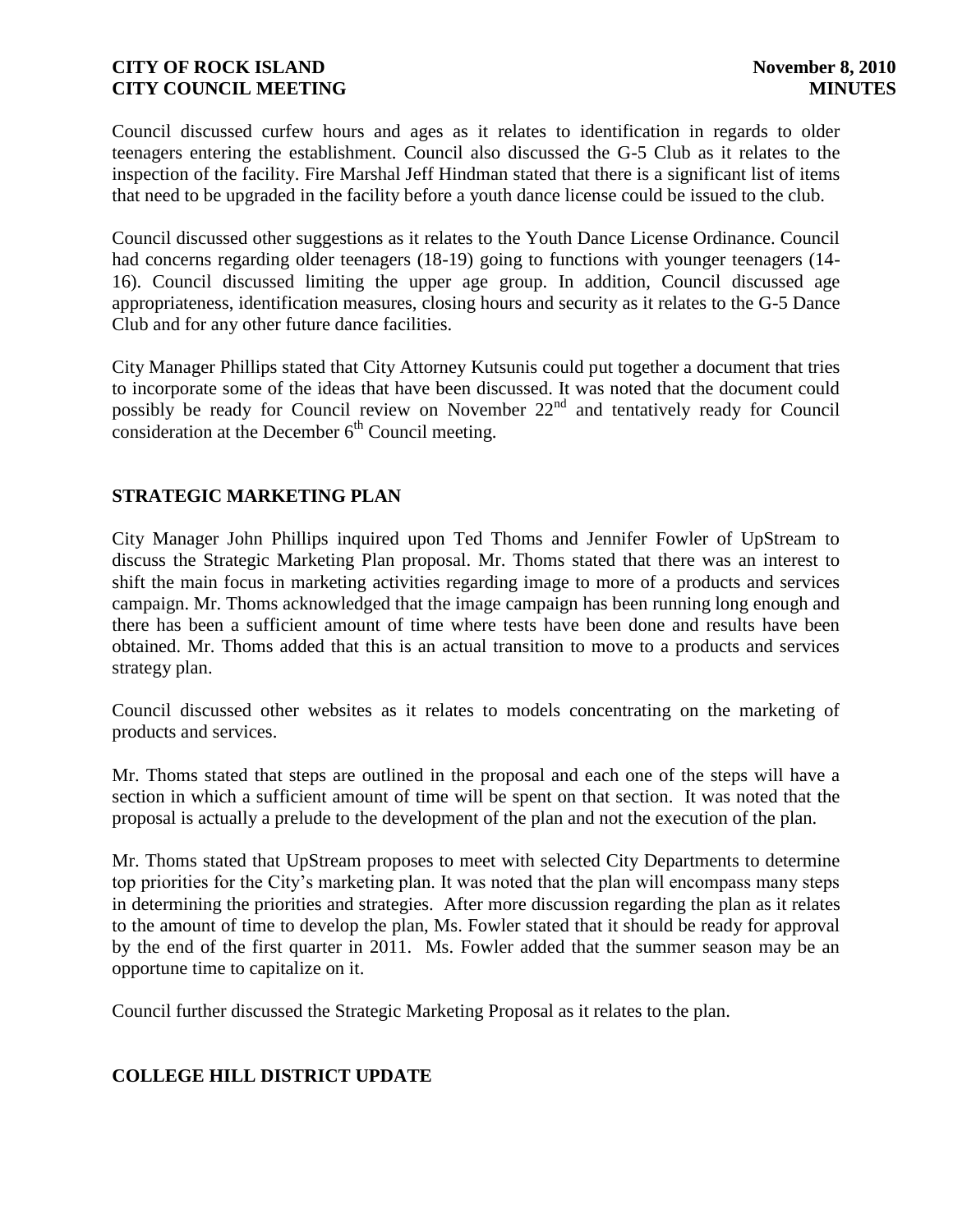Community and Economic Development Director Greg Champagne discussed the Campustown project that was identified as one of Council's Top Priorities during the Goal Setting Session. Mr. Champagne stated that over a month ago, staff invited business owners at the intersection of  $30<sup>th</sup>$  Street and  $14<sup>th</sup>$  Avenue to a meeting. It was noted that on October  $13<sup>th</sup>$ , another meeting was held to include the business owners at  $38<sup>th</sup>$  Street and  $14<sup>th</sup>$  Avenue. Mr. Champagne commented that at that meeting, the Campustown concept was introduced to both groups. In addition, an organizing concept was introduced that is promoted by the National Trust for Historic Preservation called the National Main Street Program. Mr. Champagne advised that this program is based on four (4) principles, which include Organization, Economic Restructuring, Promotions and Design.

Mr. Champagne indicated that at the October  $13<sup>th</sup>$  meeting, it was agreed upon to use these principles and the name of the area was also determined, which is College Hill District. Mr. Champagne then discussed the information that was included in the memo packet regarding the College Hill District.

Mr. Champagne advised that priorities were then determined for the four (4) categories. Various priorities in the Design category included; decorative streetlights, entrance sign banners, parking and landscaping and planter/hanging baskets. Mr. Champagne noted that various items in the Promotion category included; district branding, cultural activities, group advertising and leveraging Augustana. Various Economic Restructuring priorities included; focusing on upgrading underutilized properties, professional assistance for exterior improvements, business training, funding mechanisms for targeted business incentives and faith based partnerships. And, various items in the Organization category included; organization structure, outreach/ community/involvement, firmly define boundaries, connection to Hilltop Business Association and priorities of goals.

It was noted that in response to the priorities, two (2) committees were created, which included the Design and Promotion Committee and the Economic Restructuring and Organization Committee. Mr. Champagne added that meetings will be held with the two (2) committees. Mr. Champagne advised that the idea is to bring back to Council a plan with some strategies and recommendations in April of next year.

Council discussed funding as it relates to the College Hill District.

# **ADJOURNMENT**

A motion made by Alderman Jones and seconded by Alderman Foley to adjourn the meeting carried by the following Aye and No vote. Those voting Aye being Alderman Brooks, Alderman Conroy, Alderman Foley, Alderman Tollenaer, Alderman Jones, Alderwoman Murphy and Alderman Austin; those voting No, none. The meeting was adjourned at 6:24 p. m.

\_\_\_\_\_\_\_\_\_\_\_\_\_\_\_\_\_\_\_\_\_\_\_\_\_\_\_\_\_\_ Aleisha L. Patchin, City Clerk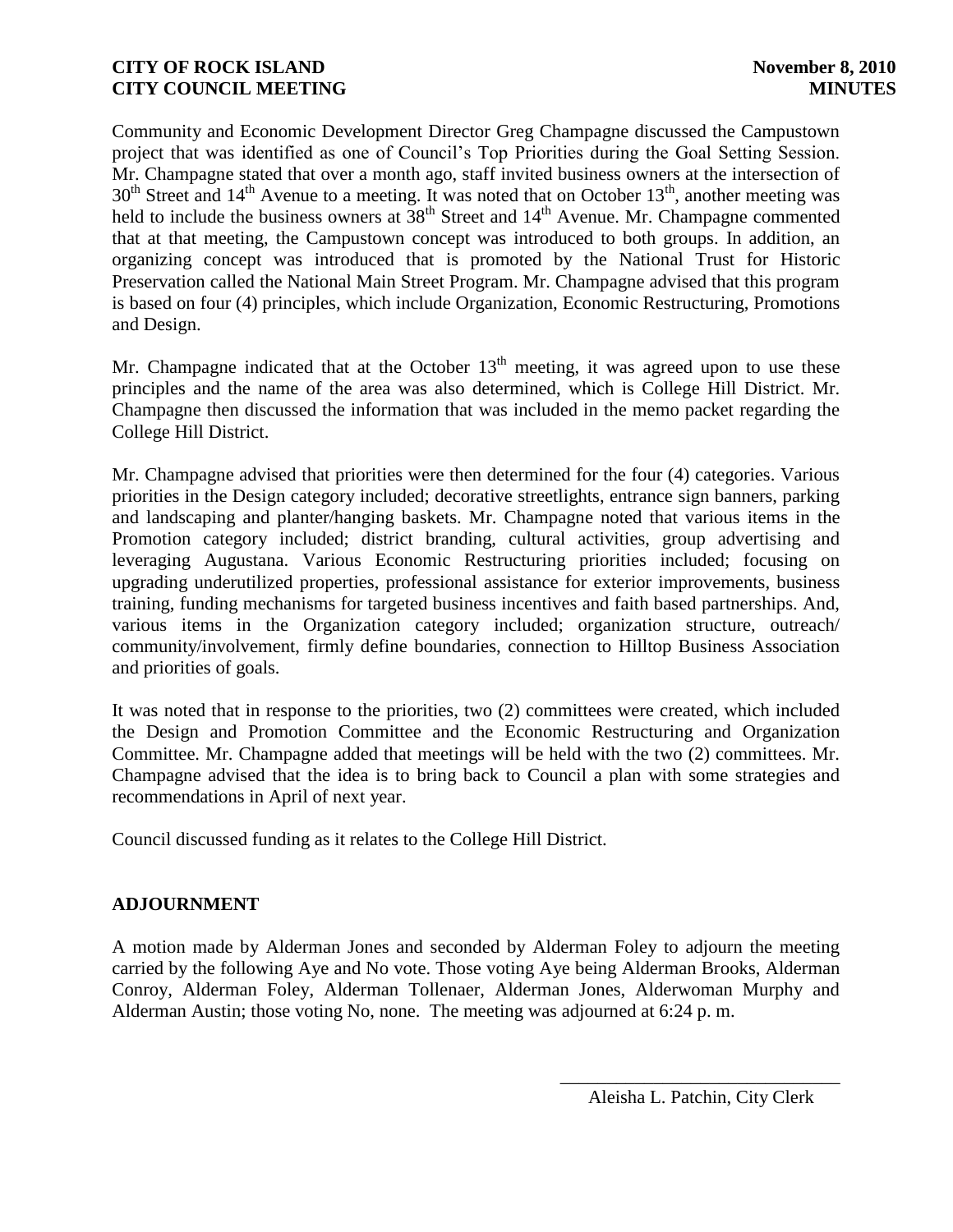Rock Island City Council met in regular session at 6:45 p.m. in Council Chambers of Rock Island City Hall. Present were Mayor Dennis E. Pauley, presiding, and Aldermen Terry M.A. Brooks I, David Conroy, P.J. Foley, Stephen L. Tollenaer, Jason W. Jones, Joy Murphy and Charles O. Austin III. Acting City Manager Bob Hawes was also present. City Manager John Phillips was absent.

#### **Introductory Proceedings**

Mayor Pauley called the meeting to order and led in the Pledge of Allegiance to the Flag of the United States of America. Alderman Brooks gave the Invocation.

# Agenda Item #5 **Minutes of the Meeting of November 1, 2010.**

A motion was made by Alderman Jones and seconded by Alderman Austin to approve the Minutes of the Meeting of November 1, 2010 as printed. The motion carried by the following Aye and No vote; those voting Aye being Alderman Brooks, Alderman Conroy, Alderman Foley Alderman Tollenaer, Alderman Jones, Alderwoman Murphy and Alderman Austin; those voting No, none.

## Agenda Item #6 **Update Rock Island by Mayor Pauley.**

Mayor Pauley stated that City Manager Phillips has announced that Jim Fobert is Rock Island's next Fire Chief. It was noted that Jim Fobert has served as Assistant Fire Chief for four (4) years and has been with the Rock Island Fire Department for 25 years.

Mayor Pauley advised that the City began a nationwide search and received 43 applications. It was noted that five (5) candidates were selected for interviews and two (2) finalists were invited to participate in a second interview. Mayor Pauley indicated that department managers, leadership of the local International Association of Firefighters and members of the Fire and Police Commission assisted the City Manager in the recruitment and selection process. Mayor Pauley stated that the appointment of Jim Fobert to the position of Fire Chief will be submitted by the City Manager to the City Council for approval at the November 15, 2010 City Council meeting. It was noted that Mr. Fobert will start his duties as Fire Chief on Tuesday, November 16, 2010 provided that the City Council approves the appointment.

Mayor Pauley stated that from July  $21^{st}$  though July  $24^{th}$  2011, Train Festival 2011 will be held at Schwiebert Riverfront Park. It was noted that visitors will have many options of rarely traveled passenger train excursion routes as well as Mississippi River excursions by boat from downtown Rock Island. The Mayor stated that steam and diesel locomotives will be on display for visitors to tour the cabs, take photos, watch demonstrations and much more. In addition, huge model train layouts will be on exhibit from around the country and railroad vendors from around the globe will be selling unique, one-of-a-kind train items. It was noted that for more information on tickets and group tour packages, please contact Don Gleason at the Quad Cities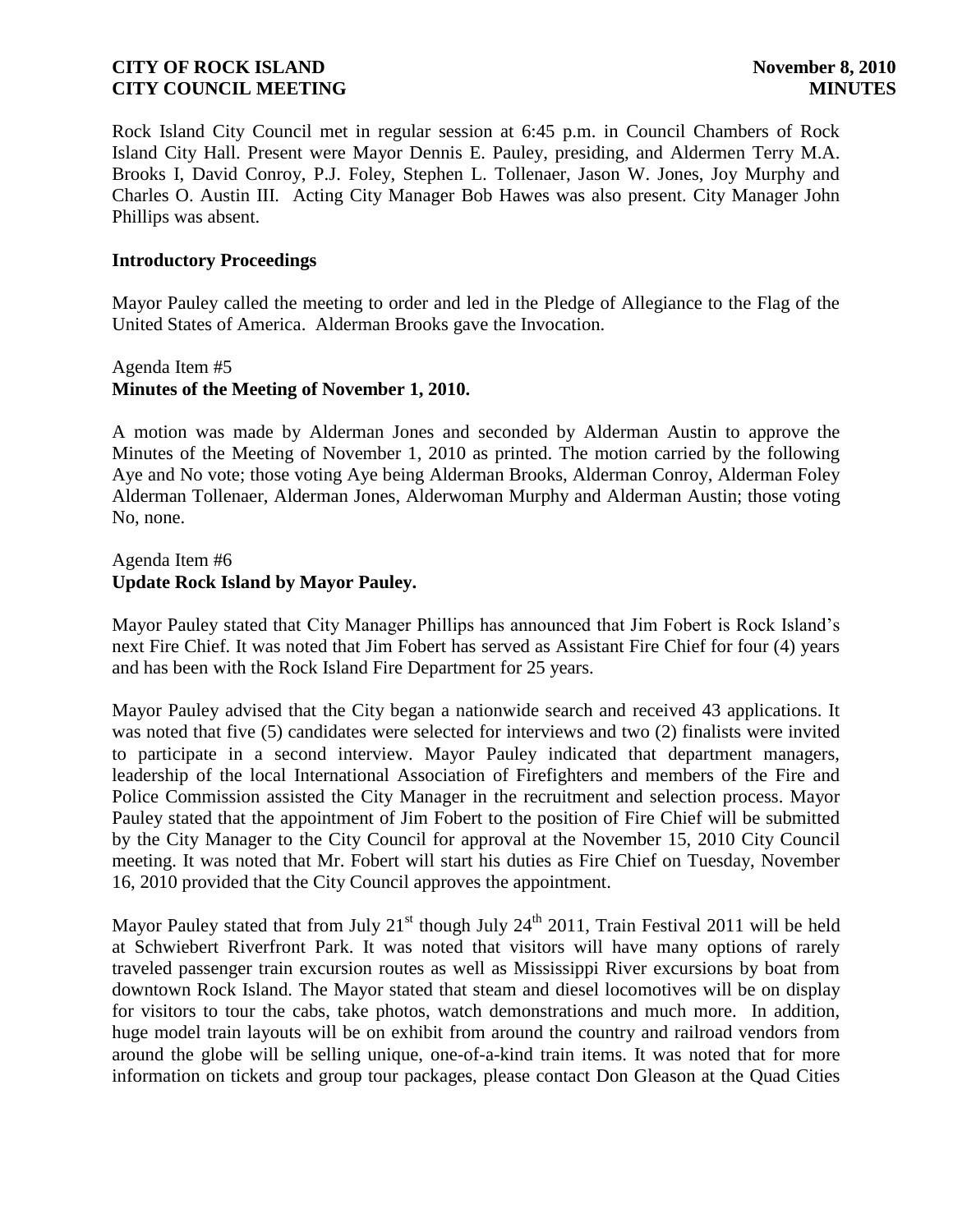Convention and Visitors Bureau at 1-800-747-7800 ext. 100 or by email at [dgleason@visitquadcities.com.](mailto:dgleason@visitquadcities.com)

Mayor Pauley indicated that Governor Pat Quinn's office announced that the City of Rock Island will receive a \$182,240.00 grant through the Illinois Transportation Enhancements Program (ITEP) for more bike trails in Rock Island. It was noted that the grant will cover 80% of the costs to stripe five (5) foot bike lanes on the east and west sides of  $20^{th}$  Street from  $7^{th}$  to  $18^{th}$  Avenue and on  $17<sup>th</sup>$  Street from  $18<sup>th</sup>$  to  $31<sup>st</sup>$  Avenue. Mayor Pauley commented that the total project cost is estimated at \$227,800.00. It was noted that this project is a priority for the Rock Island Bikeways Plan.

Mayor Pauley advised that the College Hill District businesses near  $14<sup>th</sup>$  Avenue and  $30<sup>th</sup>$  and 38<sup>th</sup> Street intersections will be meeting with the City's Community and Economic Development Department over the next several months to develop a revitalization plan using principles developed by the National Main Street Center. It was noted that they will focus on design, promotion, economic restructuring and organization. Mayor Pauley added that the group will be discussing decorative street lights, promotional branding, upgrading underutilized properties and outreach. It was noted that with the successful Halloween Hilltop Walk, the groups are planning a holiday event.

It was noted that the Rock Island Parks and Recreation Holiday Market will be held on Saturday, November  $13<sup>th</sup>$  from 9:00 a.m. to 2:00 p.m. at the Hauberg Civic Center located at 1300  $24<sup>th</sup>$ Street. Mayor Pauley commented that a variety of items will be for sale including hand-made jewelry, candles, purses, gourmet treats, baskets, crocheted afghans, holiday décor and more. Mayor Pauley stated that for more information call 732-2132.

## Agenda Item #7

**Public Hearing on a request from Trent Durham for a Special Use Permit to operate a student housing facility (student boarding house with 10 bedrooms) on the second floor of a two story commercial structure at 2500 4th Avenue.**

Mayor Pauley closed the regular meeting at 6:50 p.m., and opened a Public Hearing on a request from Trent Durham for a Special Use Permit to operate a student housing facility (student boarding house with 10 bedrooms) on the second floor of a two story commercial structure at  $2500\,4^{th}$  Avenue.

Mr. Trent Durham of  $2500\,4<sup>th</sup>$  Avenue stepped forward. Mayor Pauley swore in Mr. Durham.

Mr. Durham stated that he is putting together a college dorm setting. It was noted that Mr. Durham has over 4000 square feet of open space on the second level of his business. Mr. Durham indicated that he is in the process of working with the City, architects and Inspection Division to make sure everything is done correctly. In addition, Mr. Durham stated that this space will be put to good use in regards to Augustana College students.

Alderman Jones inquired as to whether Mr. Durham understood the stipulations regarding the Special Use Permit. Mr. Durham responded yes.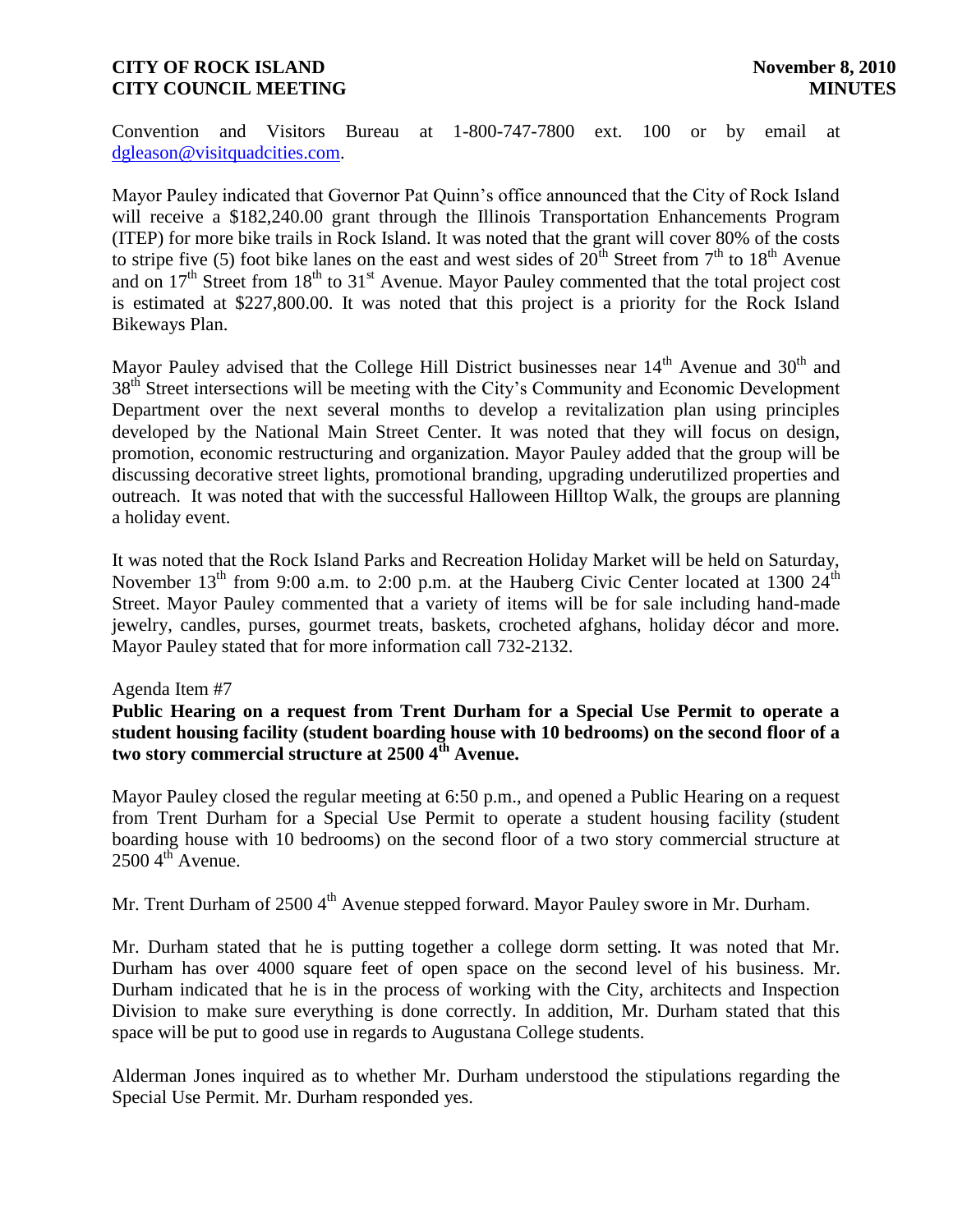Alderman Austin inquired as to whether non-students would be welcome if they intended on living on this property and did Mr. Durham approve of the students being the lease holders.

Mr. Durham responded that it was not the intention for non-students to live there and it was ok for the students to be lease holders.

Alderman Austin and Mr. Durham discussed competition as it relates to pricing for the dorms. Mr. Durham stated that everything would be included as one price.

Alderwoman Murphy inquired as to whether Mr. Durham understood that he needs to work closely with the Inspections Division through this process to make sure everything is up to code. Mr. Durham responded yes.

Mayor Pauley inquired as to whether there was anyone who wished to speak in favor of the Special Use Permit. No one stepped forward.

Mayor Pauley then inquired as to whether there was anyone who wished to speak in opposition to the Special Use Permit. No one stepped forward.

With no persons present to speak in favor of, or in opposition to the request for a Special Use Permit to operate a student housing facility (student boarding house with 10 bedrooms) on the second floor of a two story commercial structure at  $2500\,4<sup>th</sup>$  Avenue, Mayor Pauley closed the Public Hearing and reconvened the regular meeting at 6:56 p.m.

It was moved by Alderwoman Murphy, seconded by Alderman Jones to approve the request as recommended, subject to the stipulations that up to seven (7) employees be allowed (security and housekeeping); a minimum of 13 off street parking spaces be provided; local, state and federal laws and regulations apply; a ten foot wide landscaped area be required along the perimeter of the parking adjacent to  $25<sup>th</sup>$  Street and  $5<sup>th</sup>$  Avenue; the use shall meet all other applicable codes and ordinances and refer to the City Attorney for an ordinance. The motion carried by the following Aye and No vote: those voting Aye being Alderman Brooks, Alderman Conroy, Alderman Foley, Alderman Tollenaer, Alderman Jones, Alderwoman Murphy and Alderman Austin; those voting No, none.

## Agenda Item #8 **A Special Ordinance establishing a handicapped parking space at 1812 33rd Street.**

It was moved by Alderwoman Murphy, seconded by Alderman Foley to consider, suspend the rules and pass the ordinance. The motion carried by the following Aye and No vote: those voting Aye being Alderman Brooks, Alderman Conroy, Alderman Foley, Alderman Tollenaer, Alderman Jones, Alderwoman Murphy and Alderman Austin; those voting No, none.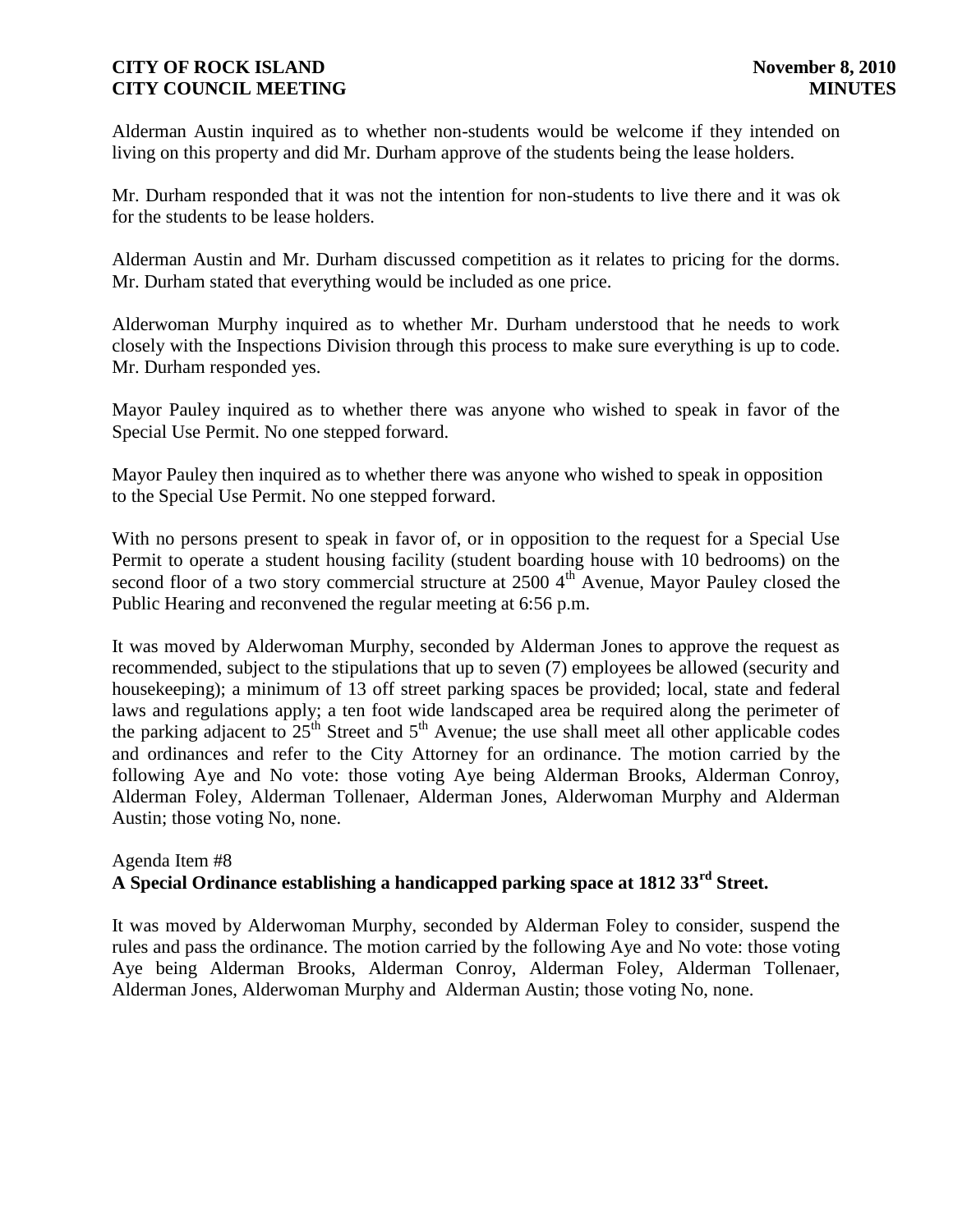#### Agenda Item #9

# **Special Ordinance granting a Special Use Permit on Turkey and Little Turkey Island.**

Alderman Conroy moved and Alderman Foley seconded to consider, suspend the rules and pass the ordinance. The motion carried by the following Aye and No vote: those voting Aye being Alderman Brooks, Alderman Conroy, Alderman Foley, Alderman Tollenaer, Alderman Jones, Alderwoman Murphy and Alderman Austin; those voting No, none.

# Agenda Item #10 **CLAIMS**

It was moved by Alderman Austin, seconded by Alderman Foley to accept the following reports and authorize payment as recommended. The motion carried by the following Aye and No vote: those voting Aye being Alderman Brooks, Alderman Conroy, Alderman Foley, Alderman Tollenaer, Alderman Jones, Alderwoman Murphy and Alderman Austin; those voting No, none.

- a. Report from the Administrative Services Department regarding payment in the amount of \$2,750.00 to Holmes-Murphy for actuarial services.
- b. Report from the Administrative Services Department regarding payment in the amount of \$32,643.45 to Amylee Hogan Simonovich (Crawford & Company) for Worker's Compensation settlement for Andrew Bertelsen.
- c. Report from the Public Works Department regarding payment #2 in the amount of \$19,039.20 to Mechanical Jobbers Marketing, Inc. for services provided for the 2010 Manhole Lining Program project. (326)
- d. Report from the Public Works Department regarding payment #1 in the amount of \$56,116.80 to Atlas Daylighting LLC for services provided for the 2010 Sewer Cleaning & Televising project. (328)
- e. Report from the Public Works Department regarding payment in the amount of \$13,516.16 to Valley Construction Company, Inc. for an emergency storm sewer repair at 4123 and 4127  $35<sup>th</sup>$  Street. (329)
- f. Report from the Martin Luther King Center regarding payments #4 and #5 in the amount of \$865,832.00 to Estes Construction for services provided for the Martin Luther King Center expansion and renovation project.

# Agenda Item #11 **Claims for the week of October 29th through November 4th in the amount of \$1,358,840.85.**

Alderman Jones moved and Alderman Foley seconded to allow the claims. The motion carried by the following Aye and No vote: those voting Aye being Alderman Brooks, Alderman Conroy, Alderman Foley, Alderman Tollenaer, Alderman Jones, Alderwoman Murphy and Alderman Austin; those voting No, none.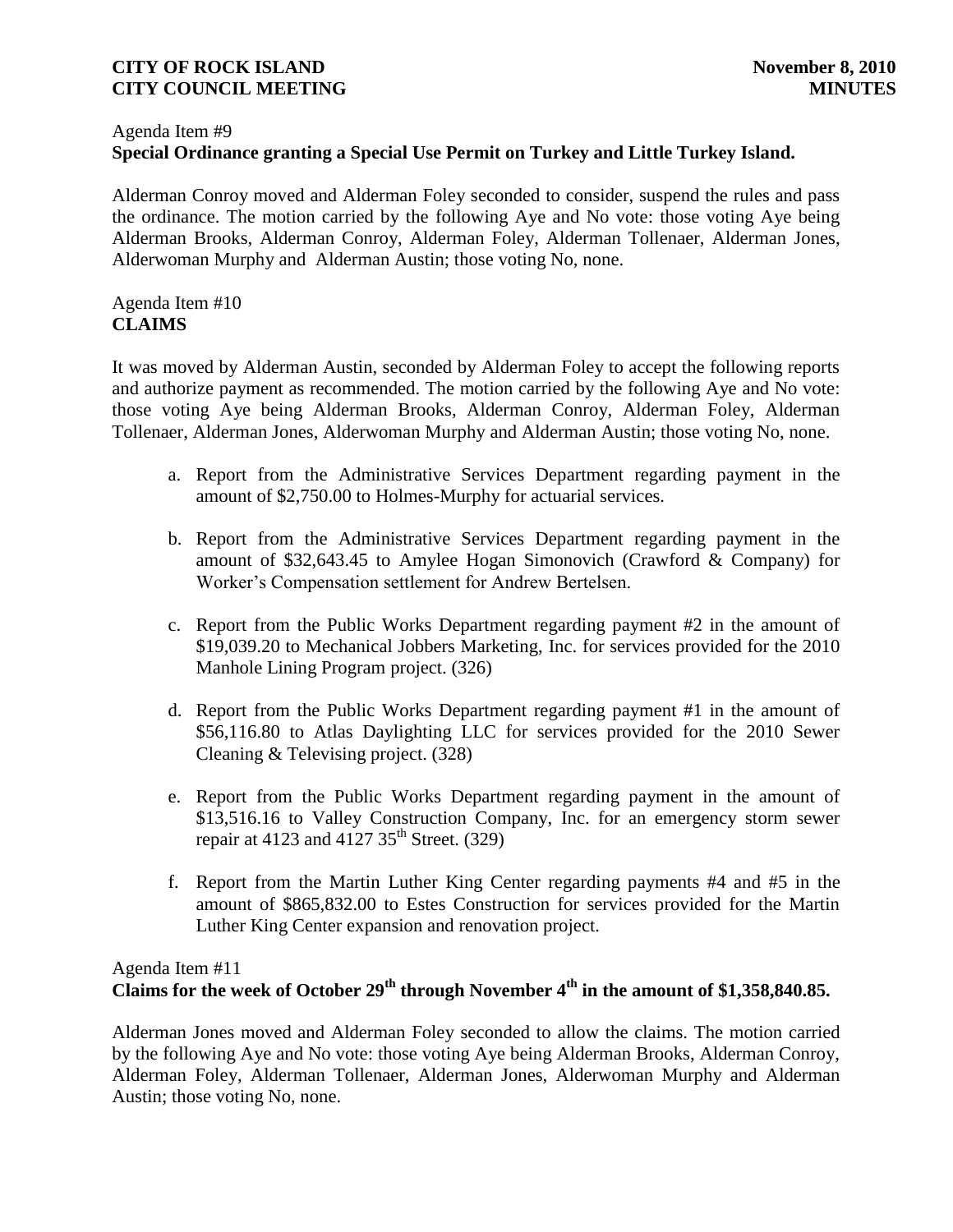#### Agenda Item #12

# **Payroll for the weeks of October 18th through October 31st in the amount of \$1,205,210.60.**

It was moved by Alderman Conroy, seconded by Alderman Austin to allow the payroll. The motion carried by the following Aye and No vote: those voting Aye being Alderman Brooks, Alderman Conroy, Alderman Foley, Alderman Tollenaer, Alderman Jones, Alderwoman Murphy and Alderman Austin; those voting No, none.

#### Agenda Item #13

# **Report from the Public Works Department regarding the purchase of property at the**  southwest corner of the intersection of 1<sup>st</sup> Street with 6<sup>th</sup> Avenue from the J.L. Watts **Company.**

Alderman Foley moved and Alderman Tollenaer seconded to approve the settlement with J.L. Watts Company as recommended, approve payment in the amount of \$38,524.19 to the Rock Island County Treasurer and authorize staff to execute all documents required to complete the transaction. The motion carried by the following Aye and No vote: those voting Aye being Alderman Brooks, Alderman Conroy, Alderman Foley, Alderman Tollenaer, Alderman Jones, Alderwoman Murphy and Alderman Austin; those voting No, none.

#### Agenda Item #14

# **Report from the Community and Economic Development Department regarding bids for NESHAPS investigation of 21 residential properties, recommending the bid be awarded to Ramsco, Inc. in the amount of \$8,570.00.**

It was moved by Alderman Conroy, seconded by Alderman Foley to award the bid as recommended and authorize the City Manager to execute the contract documents for the demolition work. The motion carried by the following Aye and No vote: those voting Aye being Alderman Brooks, Alderman Conroy, Alderman Foley, Alderman Tollenaer, Alderman Jones, Alderwoman Murphy and Alderman Austin; those voting No, none.

#### Agenda Item #15

## **Report from the Community and Economic Development Department regarding a review of revisions to an approved two-lot minor final plat for the Elsberg Second Addition located at 3700, 3704 and 3708 11th Street.**

Alderman Conroy moved and Alderman Foley seconded to approve the revisions to the final plat as recommended. The motion carried by the following Aye and No vote: those voting Aye being Alderman Brooks, Alderman Conroy, Alderman Foley, Alderman Tollenaer, Alderman Jones, Alderwoman Murphy and Alderman Austin; those voting No, none.

#### Agenda Item #16

**Report from the Community and Economic Development Department regarding a street light request appeal for the placement of a street light at the intersection of 21st Street and 34th Avenue attached to an existing pole in front of 2013 34th Avenue.**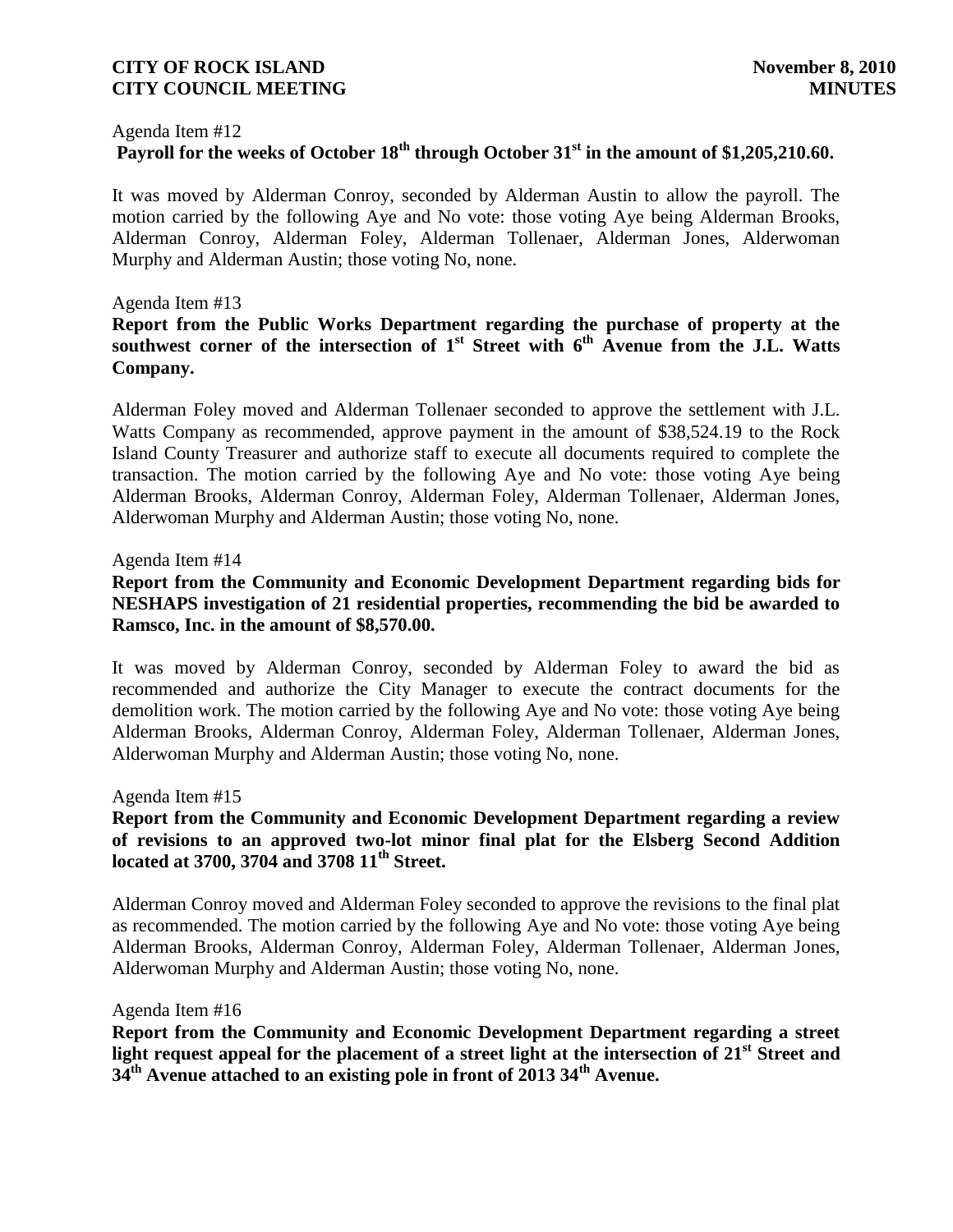It was moved by Alderman Jones, seconded by Alderman Brooks to approve the streetlight location as recommended and authorize the City Manager to direct MidAmerican to install the light.

Discussion followed with Alderman Foley stating that several residents wished to speak on this item.

Mr. Jerry Tutskey of 3408 21<sup>st</sup> Street stepped forward. Mr. Tutskey stated that he was in favor of the placement of the streetlight at that location. Mr. Tutskey indicated that the intersection in his neighborhood is very dark and a streetlight is needed for safety reasons.

Ms. Marla Neurerburg of 3406 21<sup>st</sup> Street stepped forward. Ms. Neurerburg voiced concerns opposing the placement of the streetlight in her neighborhood. Ms. Neurerburg stated that if the streetlight was placed at that location, it would create light pollution.

Ms. Elizabeth Schwegler of 2013 34<sup>th</sup> Avenue stepped forward. Ms. Schwegler objected to the placement of the streetlight due to the location being less than 40 feet from her home.

Mr. Kevin Nolan of  $3400 \times 20^{th}$  Street Ct. stepped forward. Mr. Nolan stated that he initiated the request for the placement of the streetlight due to his neighborhood being very dark. Mr. Nolan added that he has small children and is requesting the streetlight for safety reasons.

Mr. Nolan discussed the process for the appeal and MidAmerican Energy's response to the location for the placement of the streetlight. Mr. Nolan also indicated that there is not a streetlight in his neighborhood. Mr. Nolan concluded that he would just like a little bit of added safety in the neighborhood and to illuminate a very dark neighborhood.

Alderman Foley inquired as to whether this was the only possible location for the placement of the streetlight.

Planning and Redevelopment Administrator Alan Carmen stepped forward. Mr. Carmen stated that MidAmerican Energy looked at the situation as to where the power and poles are located and determined that the only suitable location for a streetlight in the area is at the intersection of  $21<sup>st</sup>$ Street and  $34<sup>th</sup>$  Avenue. Mr. Carmen added that it also meets the standard that the City has in terms of lighting in an intersection.

Council discussed this issue as it relates to meeting the standard for lighting and streetlights as it relates to the darkness of the neighborhood and safety. In addition, Council discussed the recommendation as it relates to approval of the location of the streetlight.

After more discussion, the motion carried by the following Aye and No vote: those voting Aye being Alderman Brooks, Alderman Conroy, Alderman Foley, Alderman Tollenaer, Alderman Jones, Alderwoman Murphy and Alderman Austin; those voting No, none.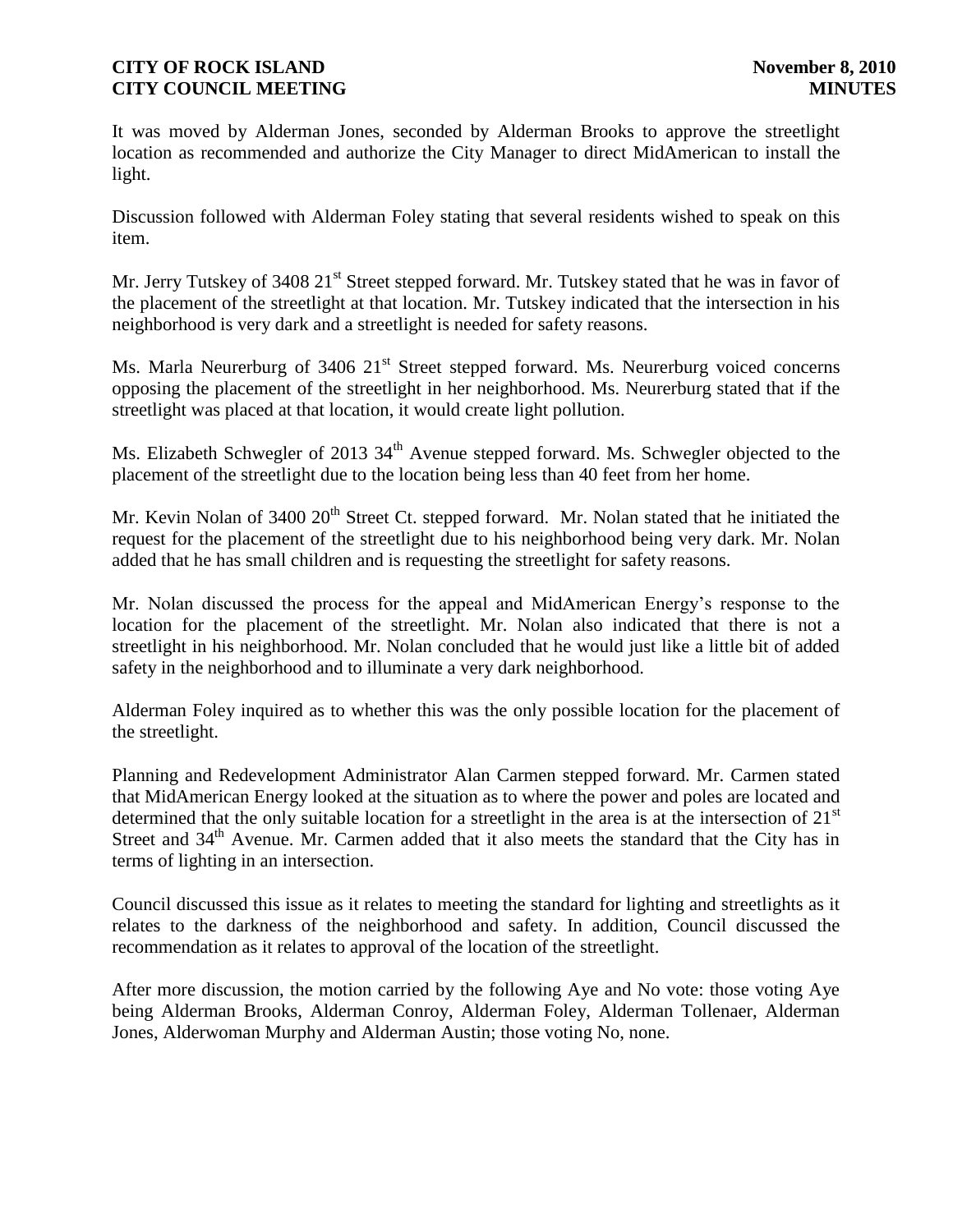#### Agenda Item #17 **Report from the City Clerk regarding a Resolution approving the full release of the listed Executive Session Minutes.**

Alderman Foley moved and Alderman Austin seconded to approve the full release of the listed Executive Session Minutes as recommended and adopt the Resolution. The motion carried by the following Aye and No vote: those voting Aye being Alderman Brooks, Alderman Conroy, Alderman Foley, Alderman Tollenaer, Alderman Jones, Alderwoman Murphy and Alderman Austin; those voting No, none.

Agenda Item #18

**Report from the City Clerk regarding a request from Junior's Tap to rope - off a portion of their parking lot for a fundraiser to be held on November 13, 2010 from 5:00 p.m. to 1:00 a.m. on Sunday, November 14, 2010 at 2536 5th Avenue**.

It was moved by Alderman Austin, seconded by Alderman Jones to approve the request as recommended. The motion carried by the following Aye and No vote: those voting Aye being Alderman Brooks, Alderman Conroy, Alderman Foley, Alderman Tollenaer, Alderman Jones, Alderwoman Murphy and Alderman Austin; those voting No, none.

## Agenda Item #19 **Items from the City Manager's Memorandum Packet.**

Acting City Manager Bob Hawes stated that a groundbreaking of Jackson Square will be held on Wednesday, November 10, 2010 at  $3:30$  p.m. at  $321$   $24<sup>th</sup>$  Street.

Alderman Austin reminded everyone that it is fall leaf time and encouraged everyone to lend a helping hand to their neighbors who may need assistance with their leaves.

Alderwoman Murphy reminded everyone to shop Rock Island. Alderwoman Murphy stated that Kmart is the only big box store in Rock Island. It was noted that Kmart is located at 38<sup>th</sup> Street and Blackhawk Road. Alderwoman Murphy added that one of the benefits that Kmart offers to their customers is a layaway program. Alderwoman Murphy commented that Kmart employs a lot of people in Rock Island and to keep them in mind during the Christmas shopping season.

Agenda Item #20 **Other Business**

Timothy Dooling of 832 14½ Street #1 stepped forward. Mr. Dooling voiced concerns regarding Quad Citians Affirming Diversity receiving Community Development Block Grant funds (CDBG).

Agenda Item #21 **No Executive Session.** 

An Executive Session was not held.